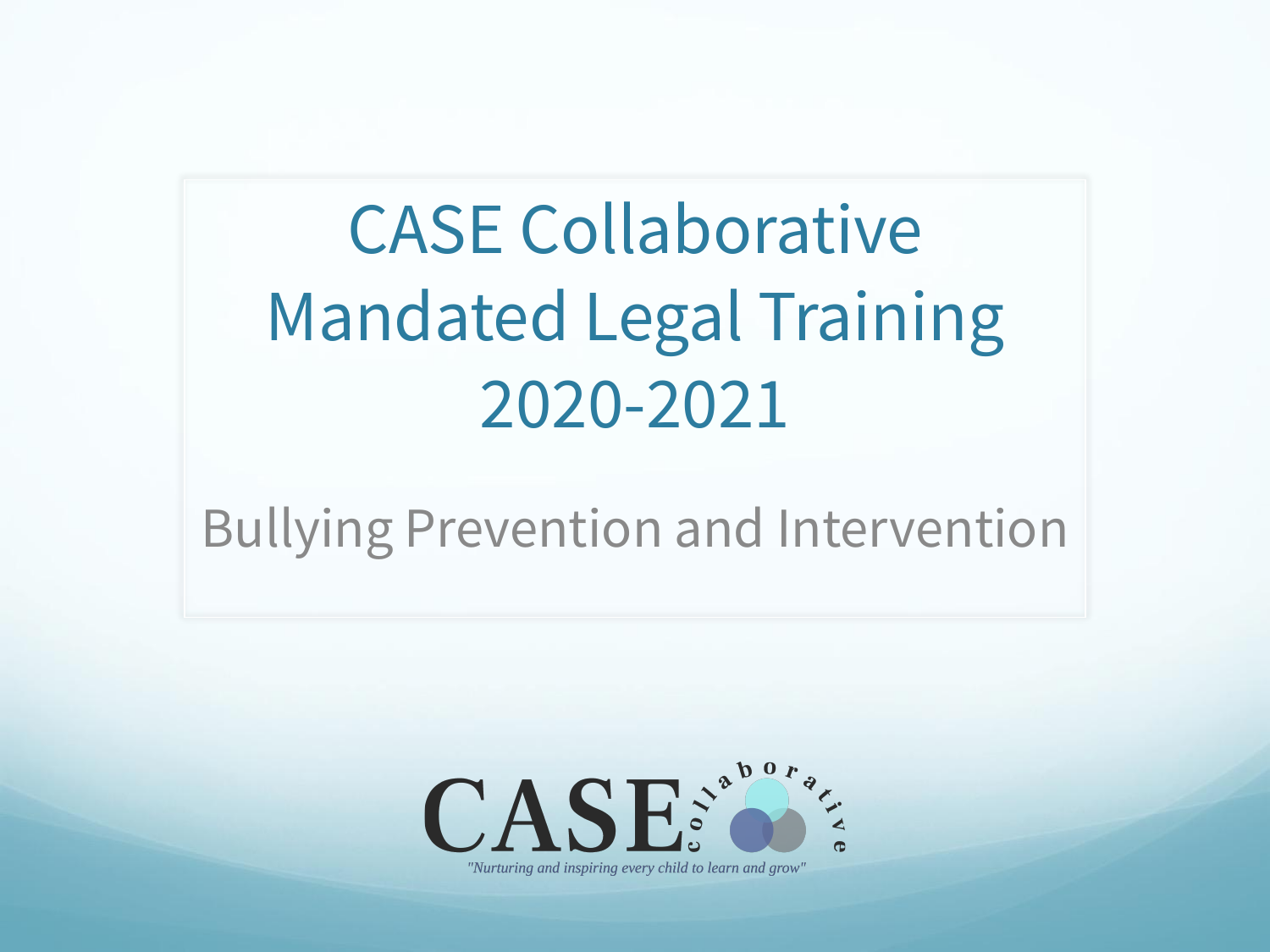### **Anti-Bullying Policy**

- ⚫ CASE Collaborative and host school districts are committed to creating an environment in which every student develops emotionally, academically, and physically in a caring and supportive atmosphere free of intimidation and abuse.
- ⚫ CASE Collaborative and host schools will endeavor to maintain a learning and working environment free of bullying.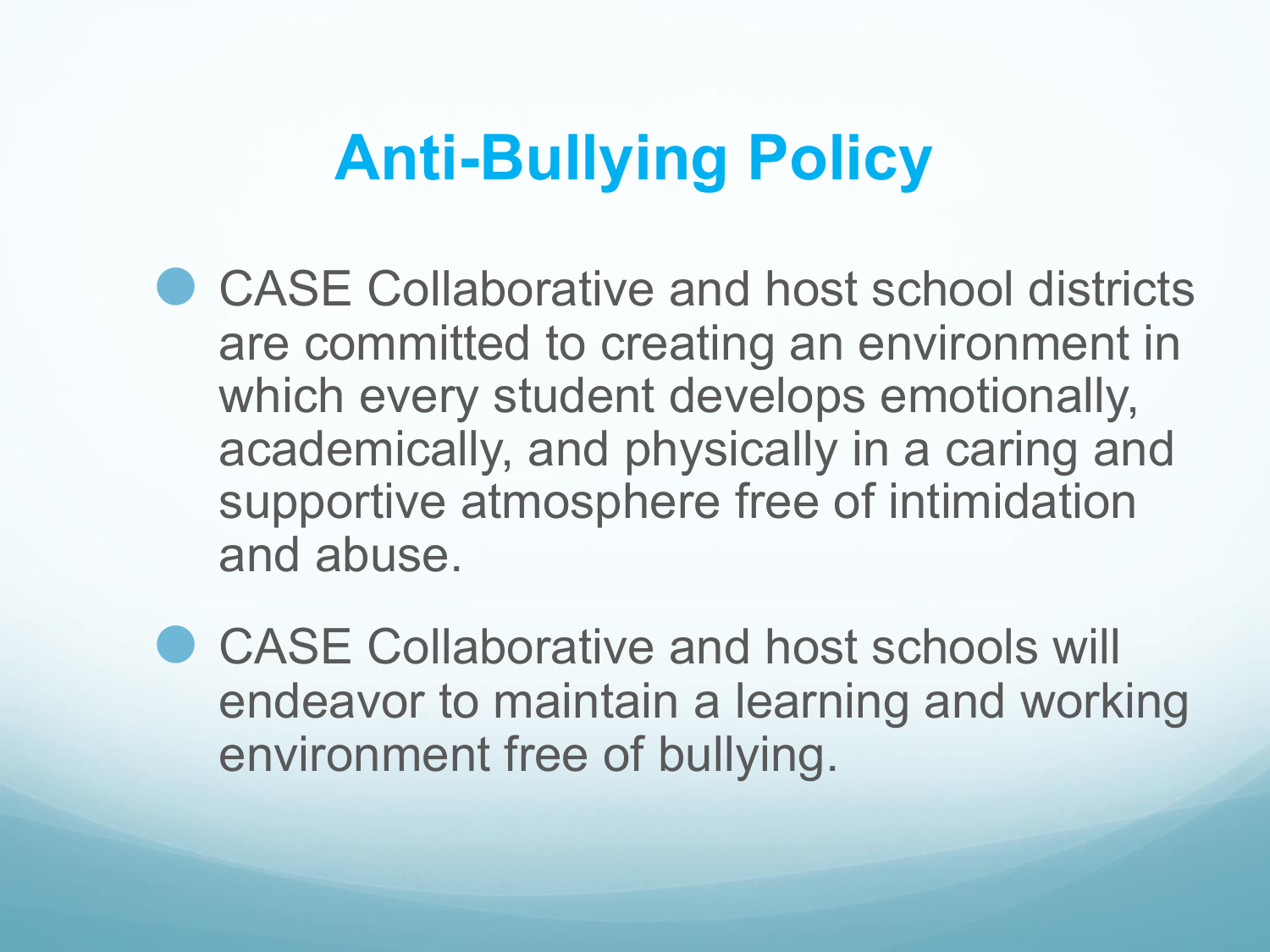### **Definitions**

#### ⚫ **Bullying**

- Repeated use by one or more students of a written, verbal, or electronic expression, or a physical act or gesture, or any combination thereof, directed at a target that:
	- ⚫ causes physical or emotional harm to the target or damage to the target's property;
	- ⚫ places the target in reasonable fear of harm to him/herself, or of damage to his/her property;
	- ⚫ creates a hostile environment at school for the target;
	- ⚫ infringes on the rights of the target at school; or
	- ⚫ materially and substantially disrupts the education process or the orderly operation of a school.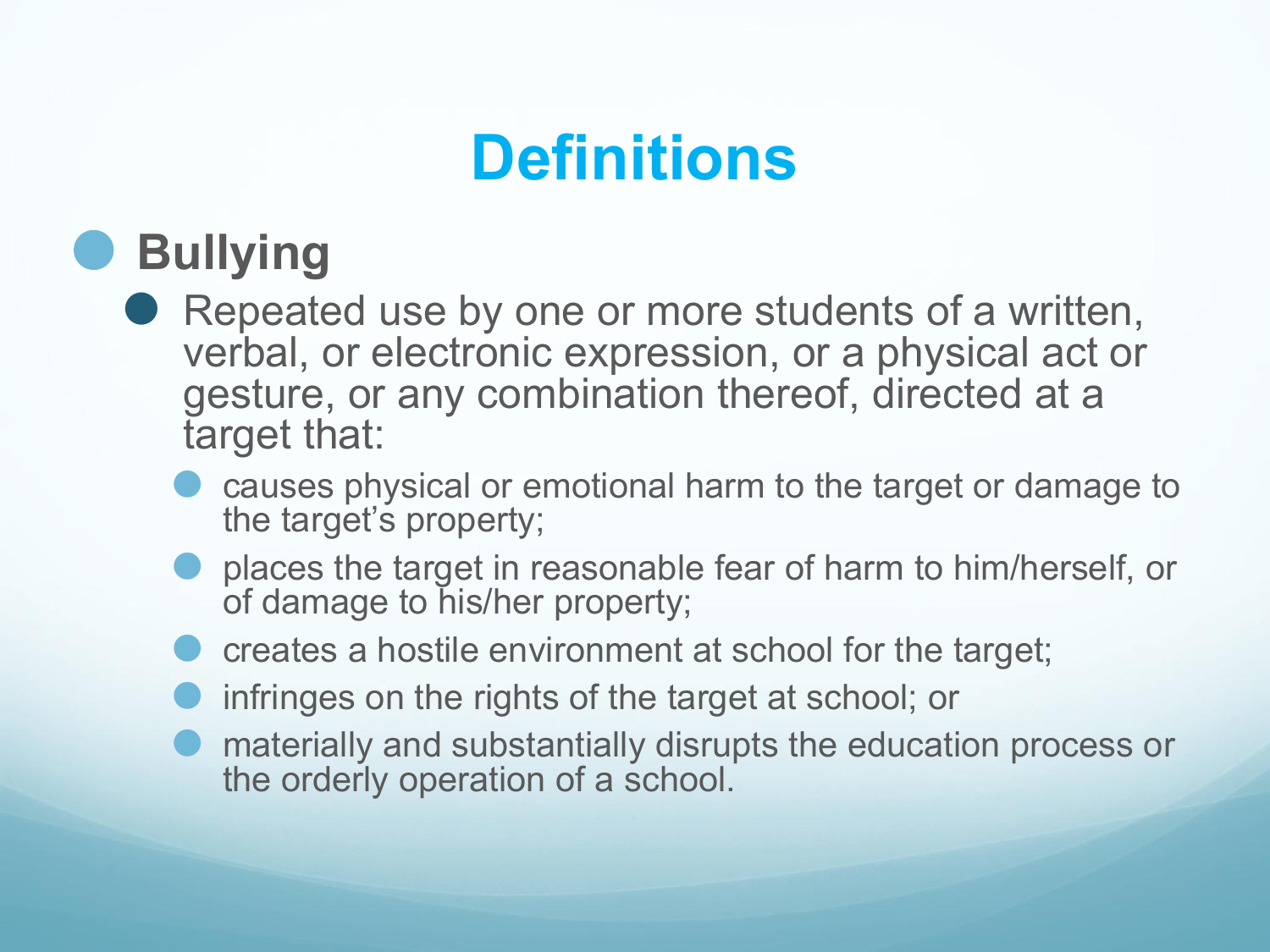### **Definitions**

#### ⚫ **Cyberbullying**

- Use of technology or any electronic communication, which shall include, but shall not be limited to, any transfer of signs, signals, writing, images, sounds, data or intelligence of any nature transmitted in whole or in part by a wire, radio, electromagnetic, photo-electronic, or photo-optical system, including, but not limited to, electronic mail, internet communications, instant messages or facsimile communications.
- ⚫ Includes the creation of a web page or blog in which the creator assumes the identity of another person or knowingly impersonates another person as author of posted content or messages, if the creation of impersonation creates any of the conditions enumerated in the definition of bullying.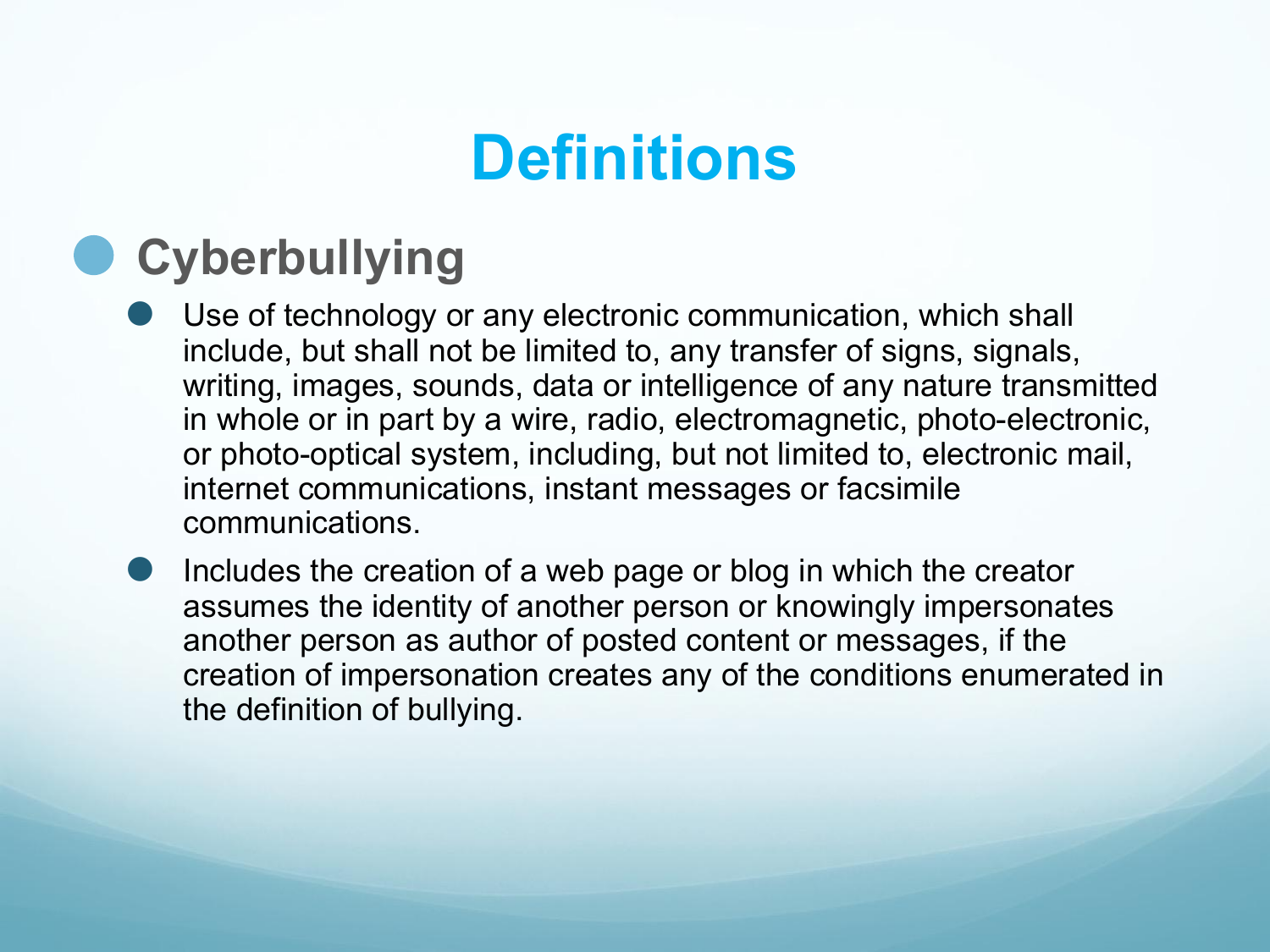#### **Definitions**

#### ⚫ **Retaliation**

⚫ Any form of intimidation, reprisal or harassment by a current student or former student directed against a person in response to an action that person has taken or knowledge that person has.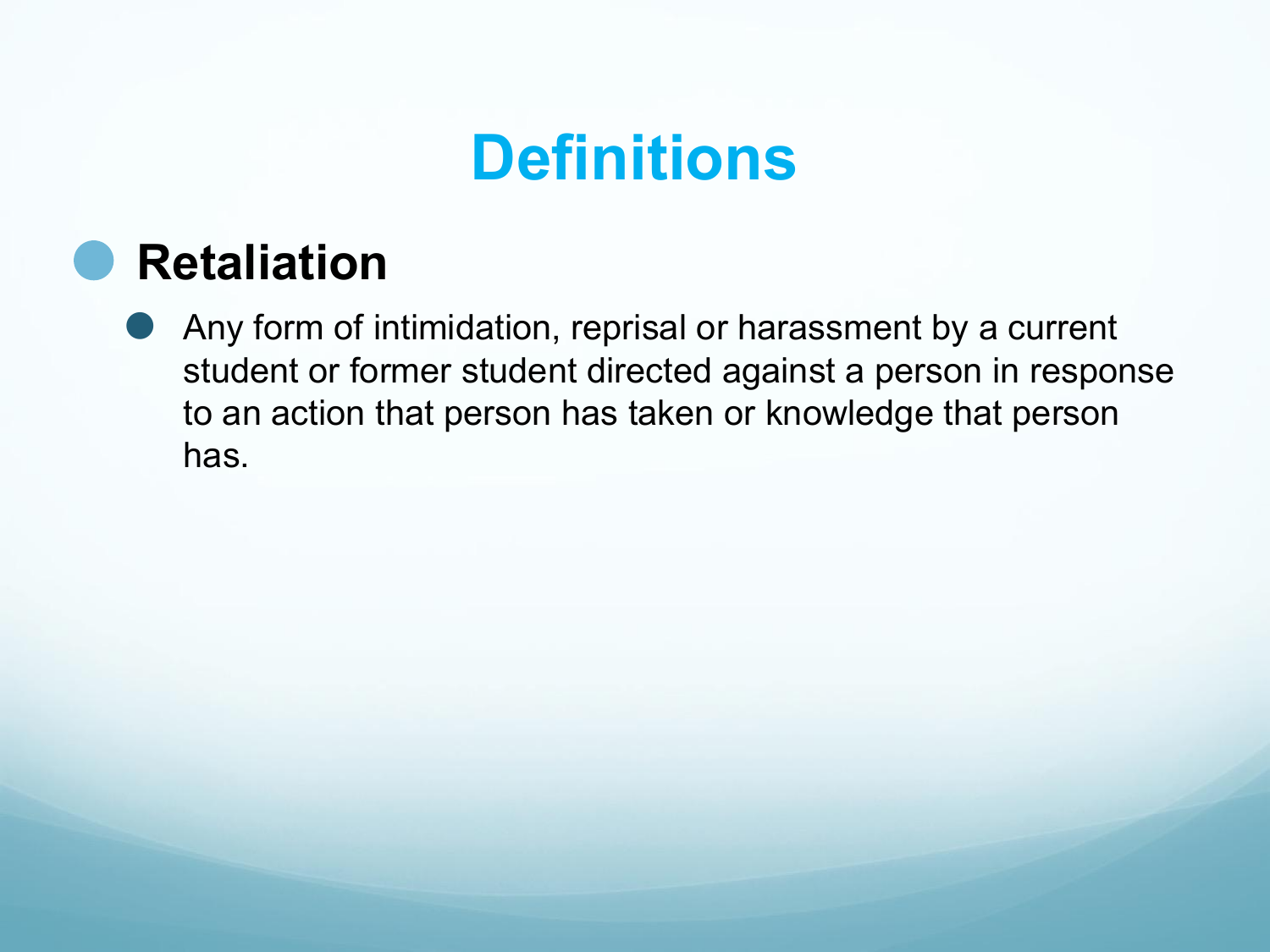## **Bullying is Prohibited**

- On school grounds;
- ⚫ On property immediately adjacent to school grounds;
- At school-sponsored or school-related activities;
- At functions or programs whether on or off school grounds;
- At school bus stops;
- ⚫ On school buses or other vehicles owned, leased or used by the school district; or,
- ⚫ Through the use of technology or an electronic device owned, leased or used by the CASE Collaborative or host schools.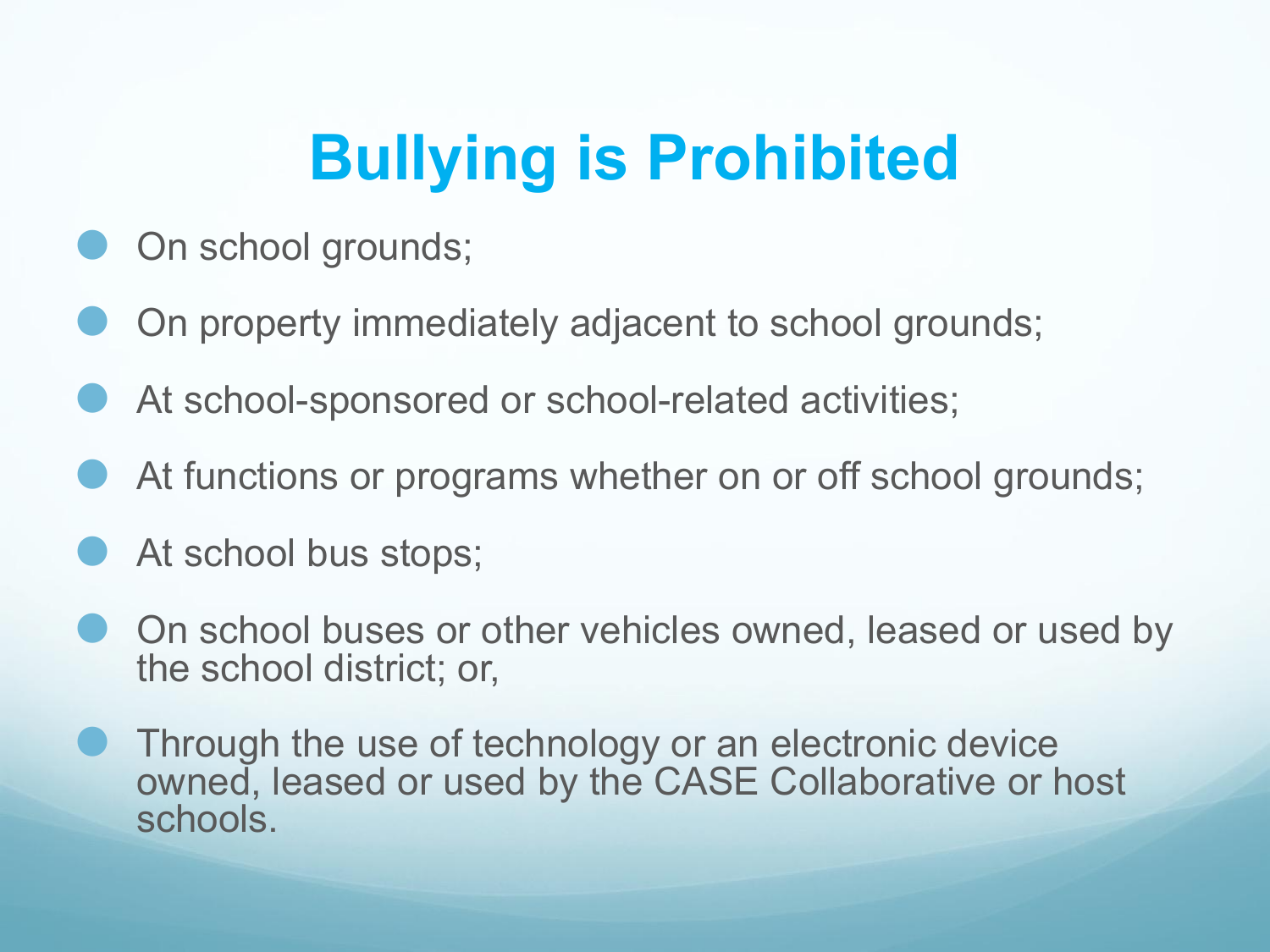## **Bullying is Prohibited**

- ⚫ At a location, activity, function or program that is not school-related or through the use of technology or an electronic device that is not owned, leased or used by CASE Collaborative or host schools if the act or acts in question:
	- ⚫ Create a hostile environment at school for the target;
	- ⚫ Infringe on the rights of the target at school; and/or
	- ⚫ Materially and substantially disrupt the education process or the orderly operation of a school.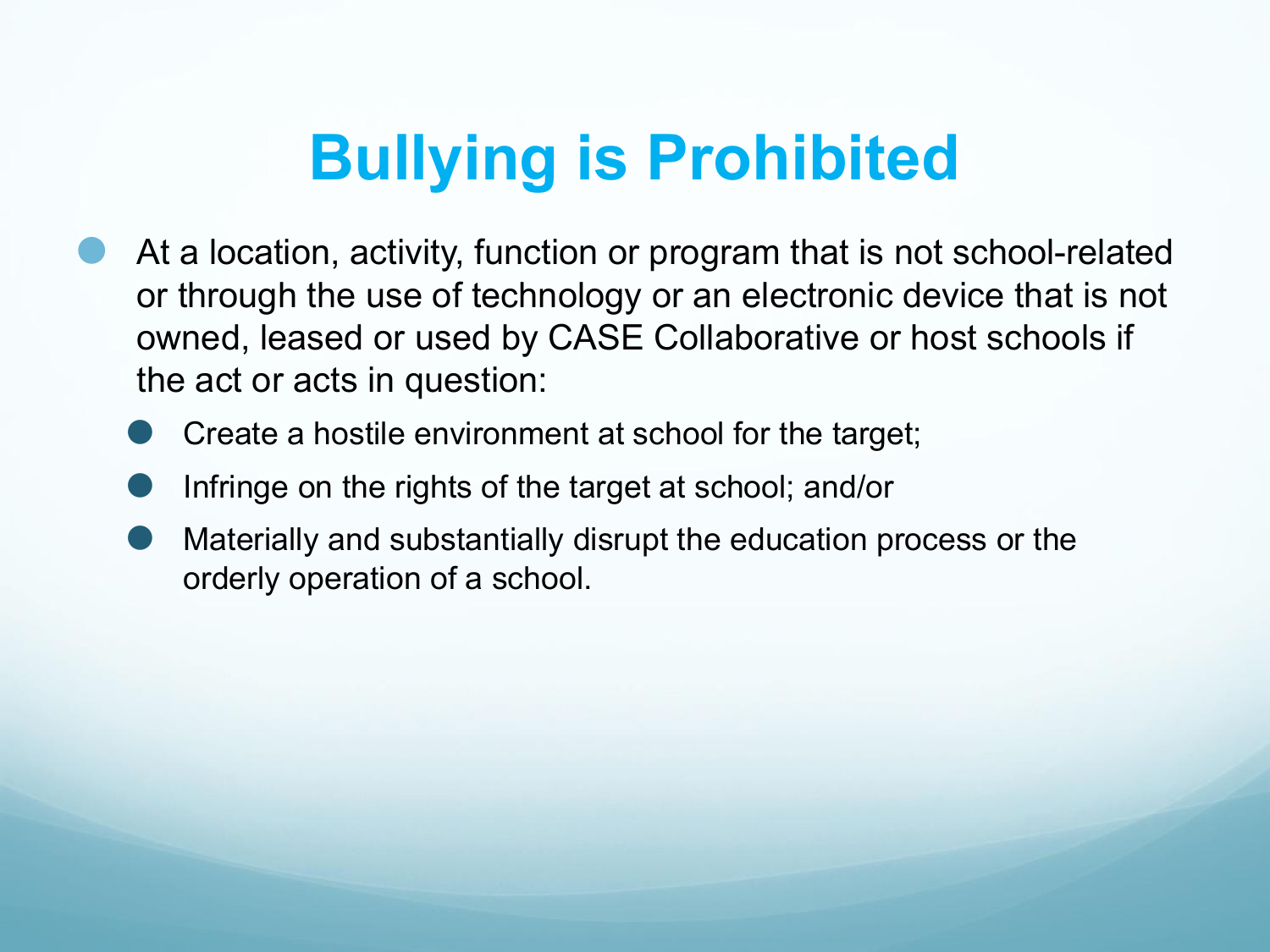#### **Bullying Prevention and Intervention**

⚫ The Principal of host school and/or Program Administrator of CASE Collaborative is responsible for the implementation and oversight of the bullying prevention and implementation plan within his or her school.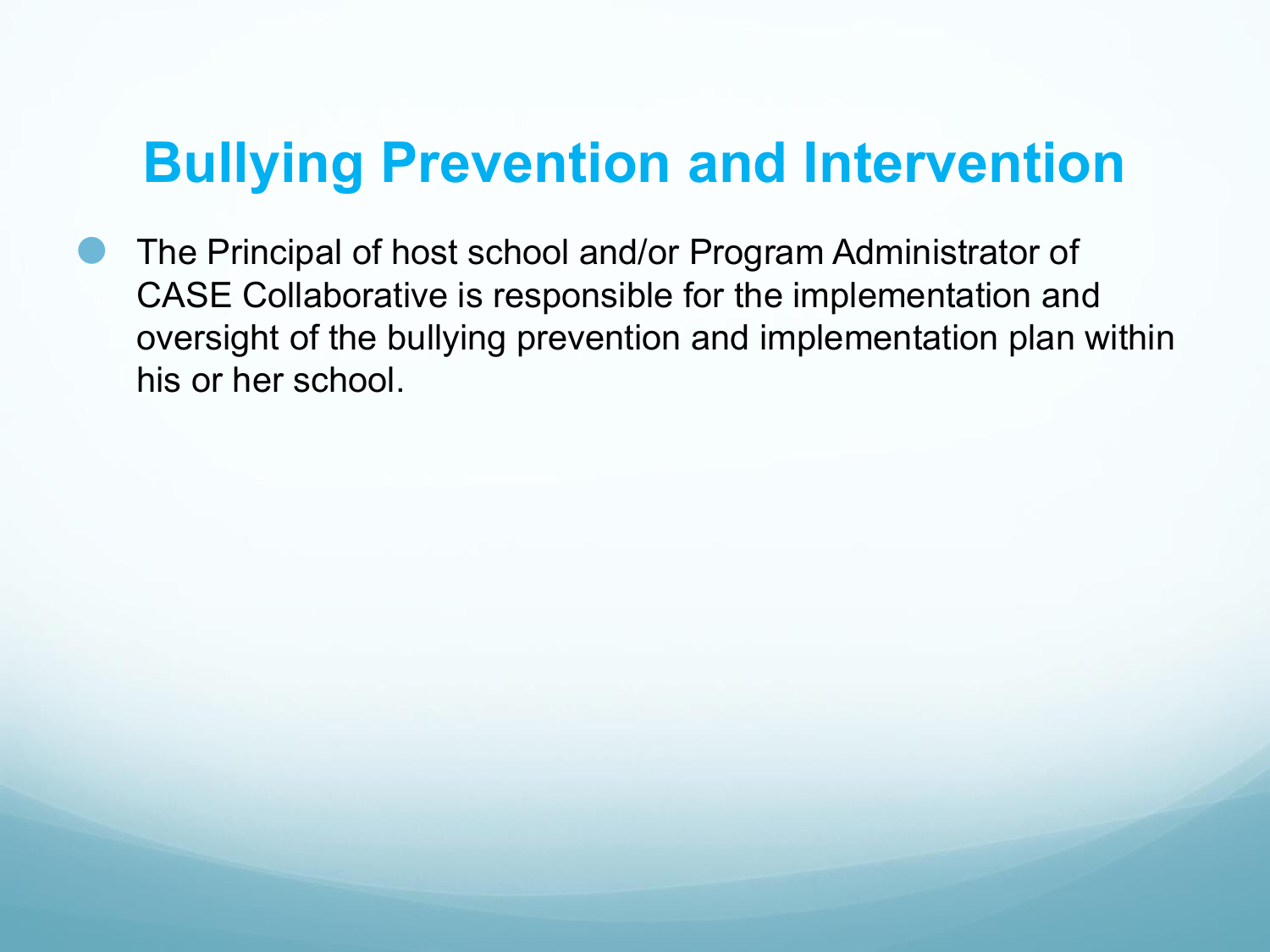## **Reporting**

- ⚫ Students who believe that they are a target of bullying, observe an act of bullying, or who have reasonable grounds to believe that these behaviors are taking place, are obligated to report incidents to a member of the school staff.
- ⚫ Any student who knowingly makes a false accusation of bullying shall be subject to disciplinary action.
- ⚫ Parents or guardians, or members of the community, are encouraged to report an incident of bullying as soon as possible.
- ⚫ Any member of a school staff shall immediately report any instance of bullying the staff member witnessed or became aware of to the school principal.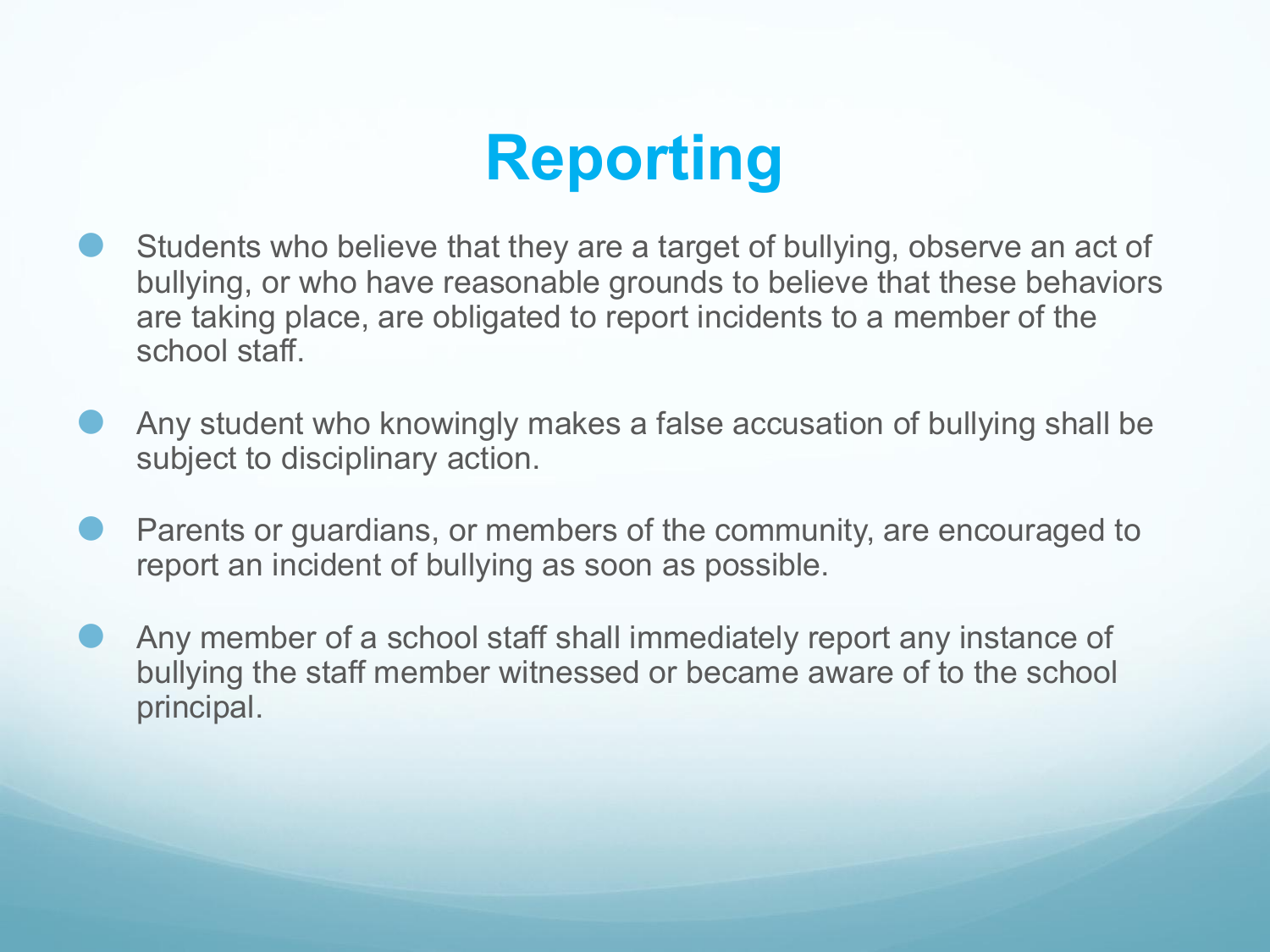## **Reporting**

- ⚫ Each host school and/or CASE Collaborative has developed a Incident Reporting Form
- ⚫ The Incident Reporting Form can be completed by a student or adult and is to be provided to the Principal and/or Program Administrator of CASE Collaborative

⚫ Bullying can be reported without the use of the Incident Reporting Form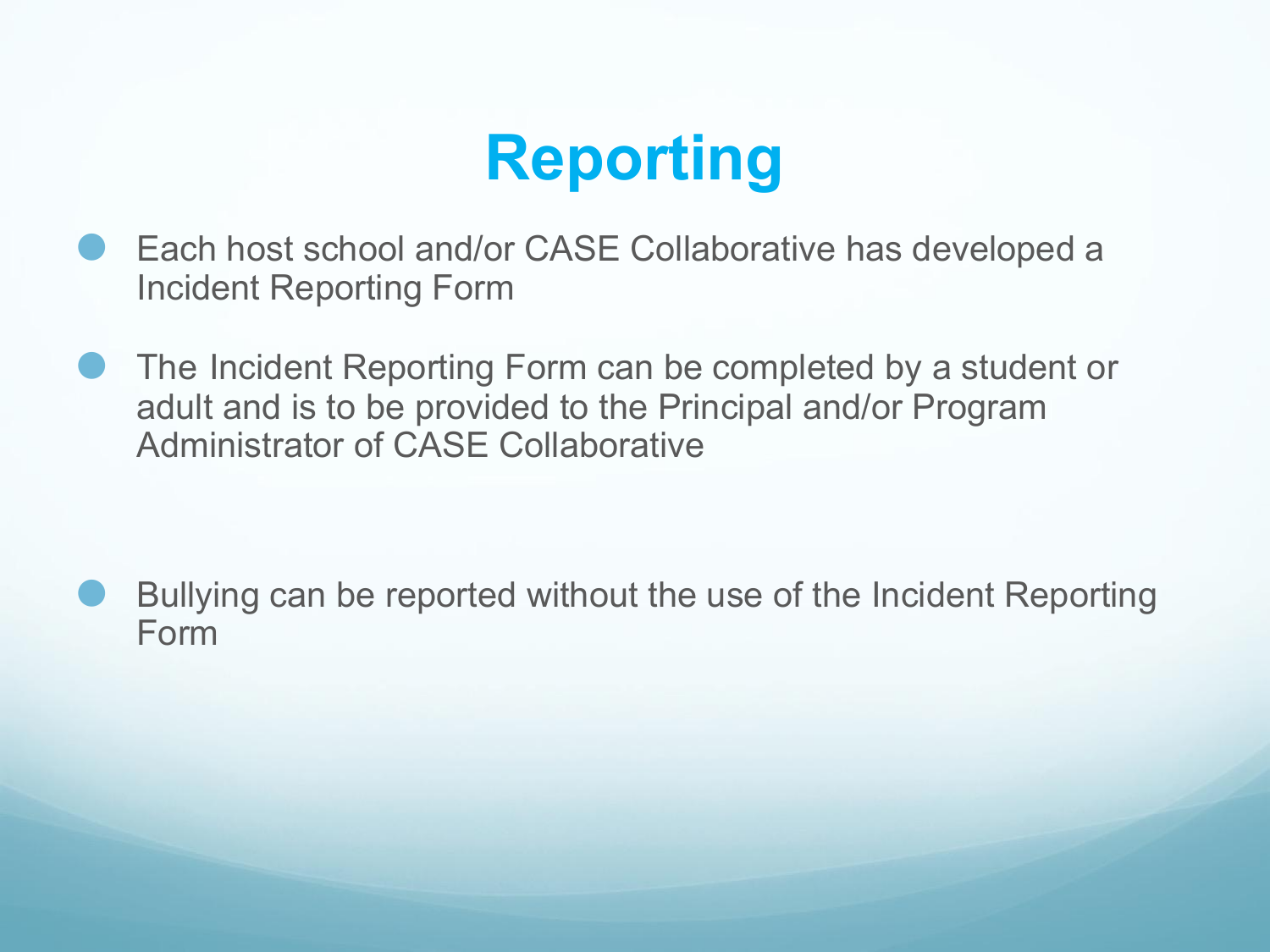## **Investigation**

- ⚫ The Principal and/or Program Administrator, upon receipt of a viable report, shall promptly contact the parents or guardians of a student who has been the alleged target or alleged perpetrator of bullying. The actions being taken to prevent further acts of bullying shall be discussed.
- ⚫ The Principal and/or Program Administrator shall promptly investigate the report of bullying, using a Bullying/Cyber-Bullying Investigation Reporting Form which may include interviewing the alleged target, alleged perpetrator, staff members, students and/or witnesses.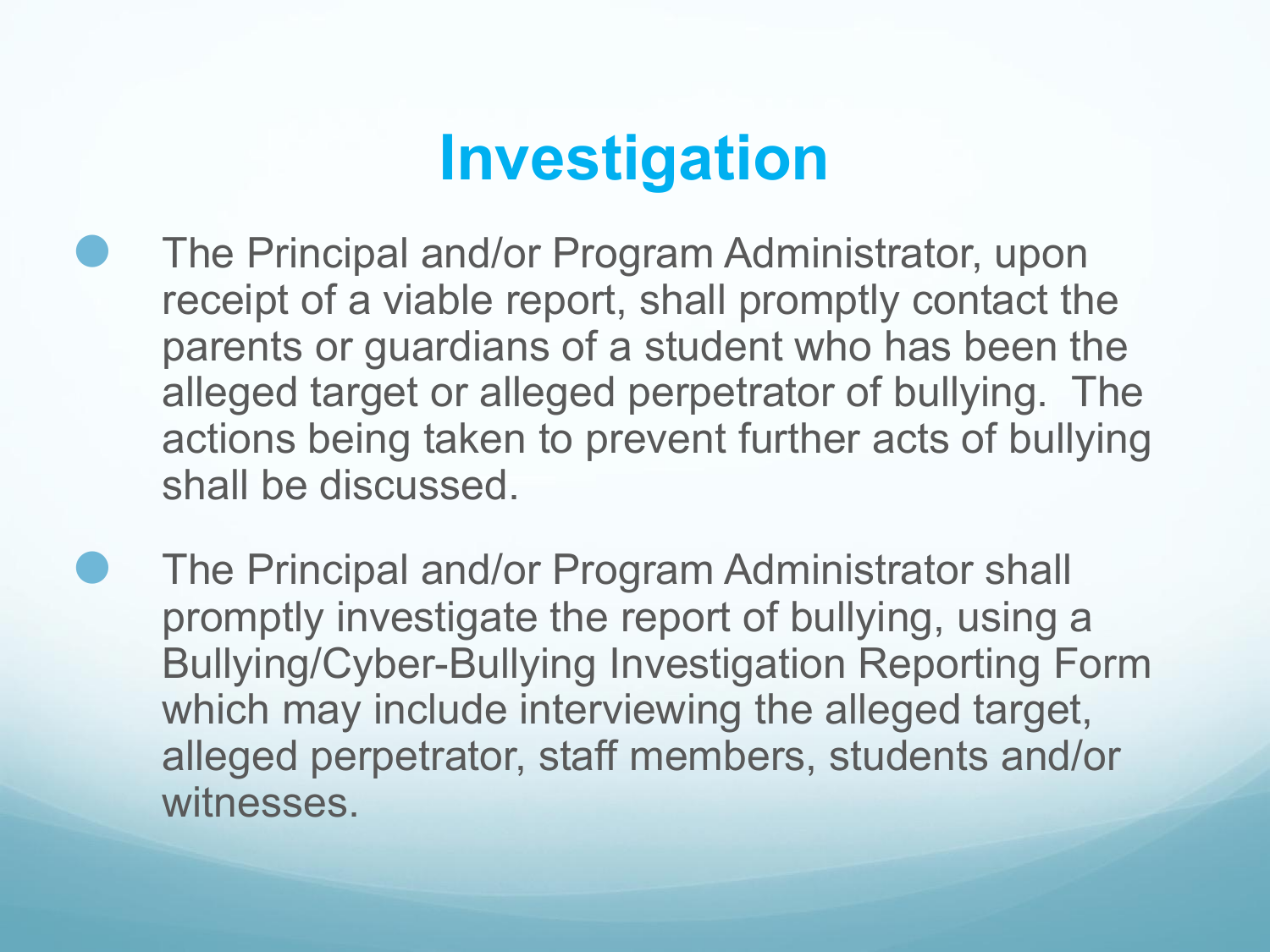## **Investigation**

- The investigation shall be completed within a timely manner.
- The report shall include whether the allegations were found to be factual, whether a violation of this policy was found, and whether disciplinary action has or shall be taken.
- The Principal and/or Program Administrator shall contact the parents or guardians as to the status of the investigation.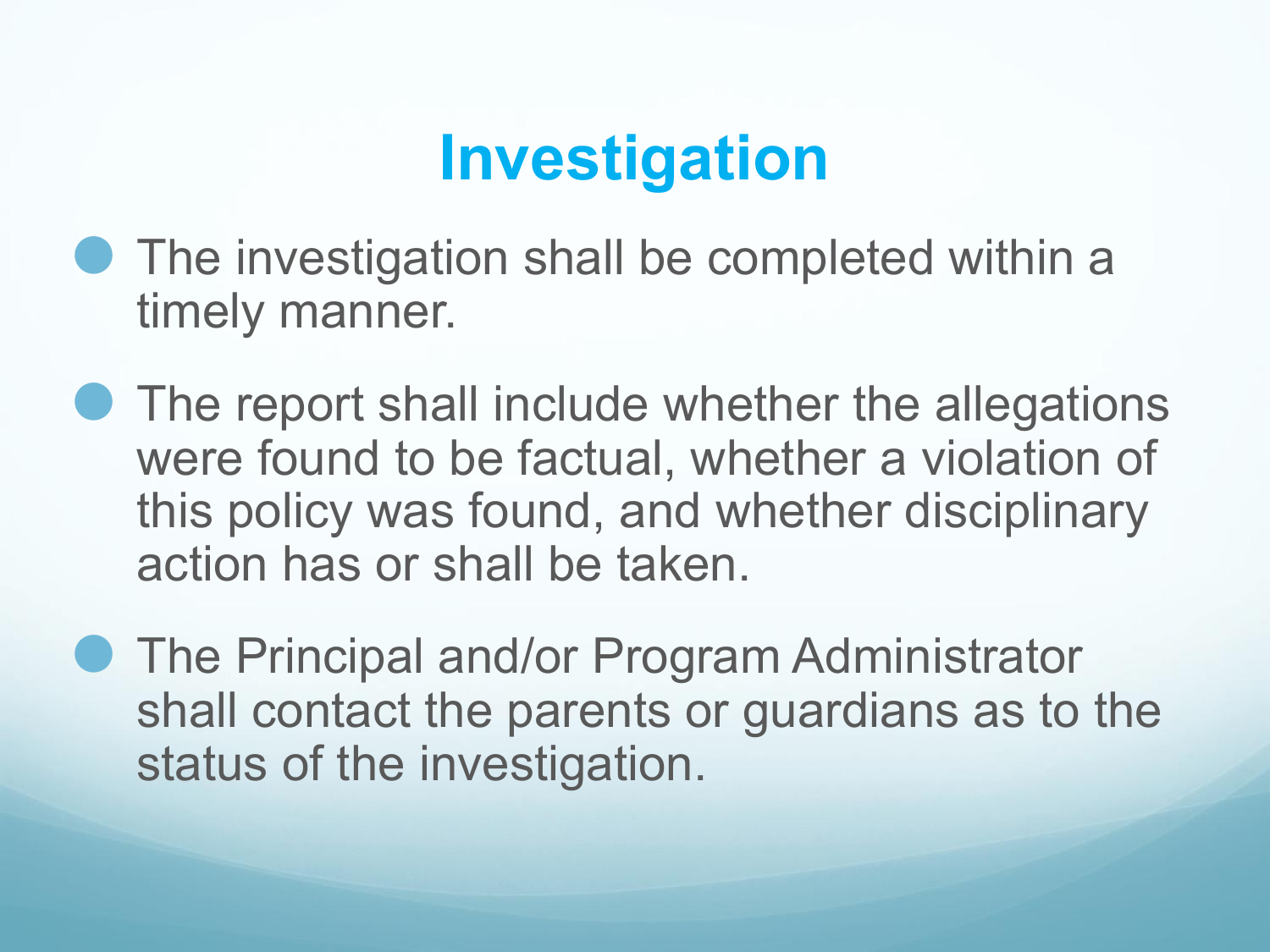## **Investigation**

⚫ The Principal and/or Program Administrator will complete the **Bullying Prevention and Intervention Investigation Form.**

⚫ The **Principal and/or Program Administrator** will maintain a written record of the investigation, including the preservation of all email and text communications.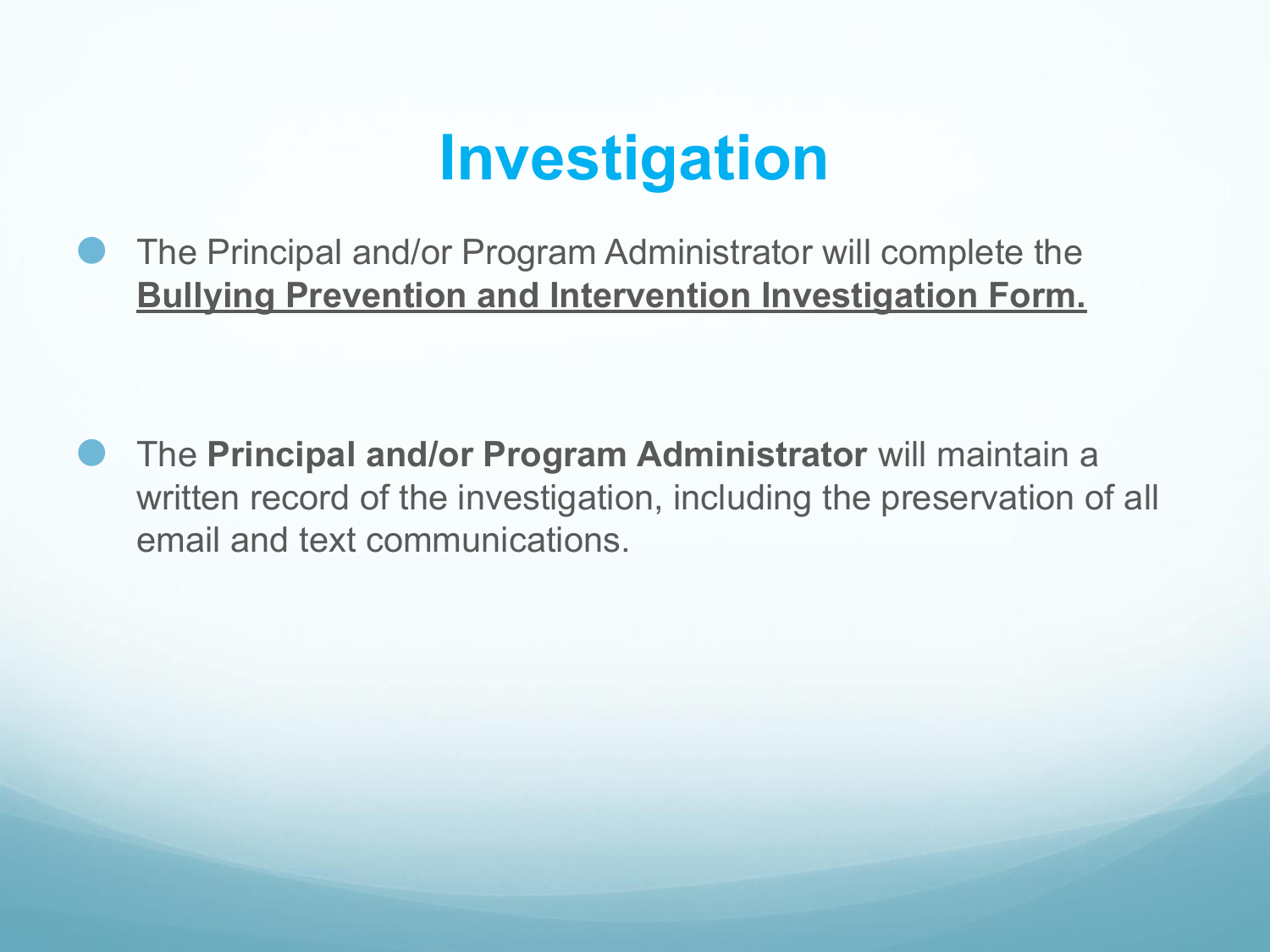#### **Discipline**

⚫ Disciplinary actions for students who have committed an act of bullying or retaliation shall be in accordance with the districts of the host schools' Code of Conduct policy.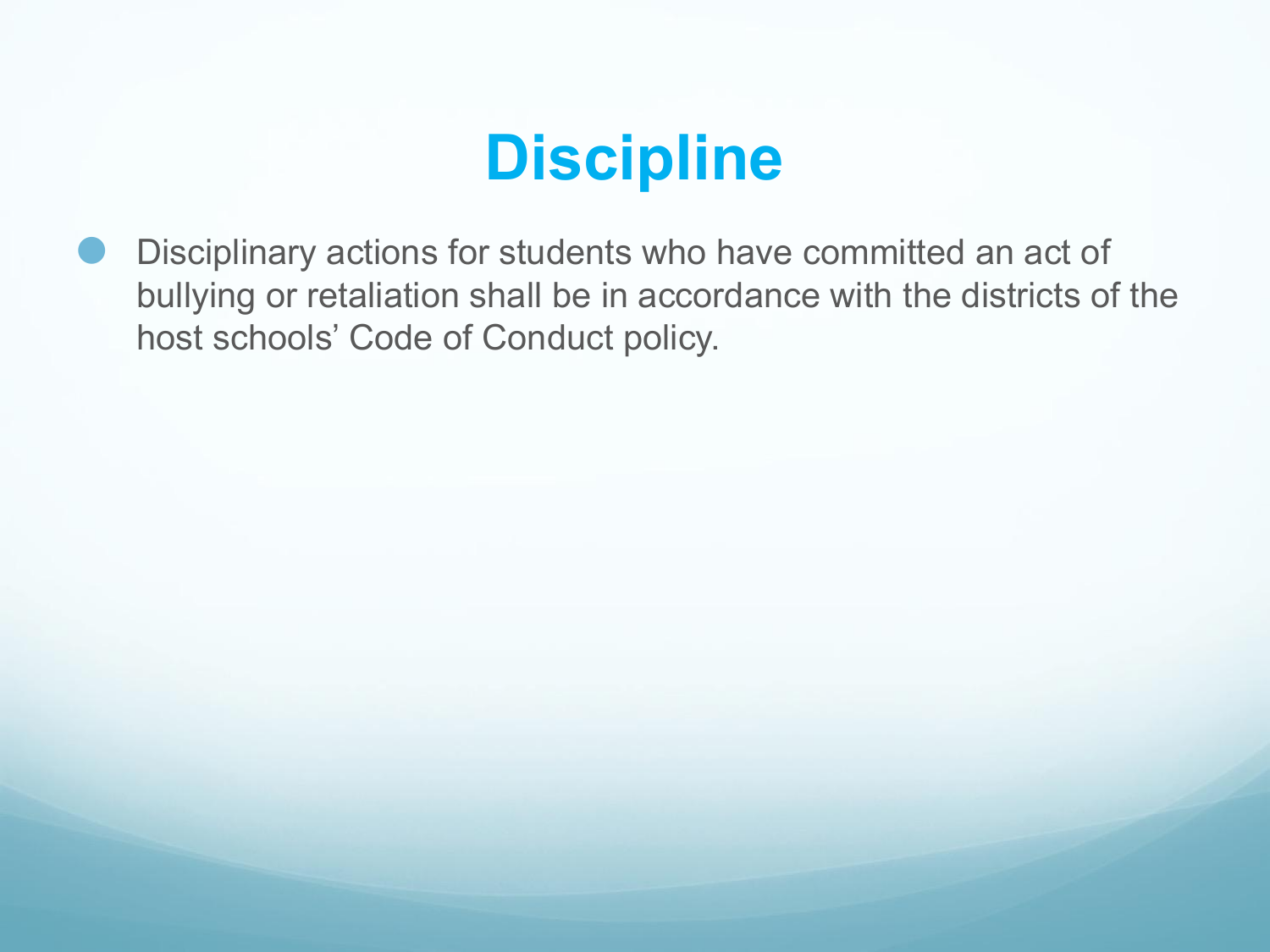## **Confidentiality**

⚫ Confidentiality shall be maintained to the extent consistent with the school's obligations under law.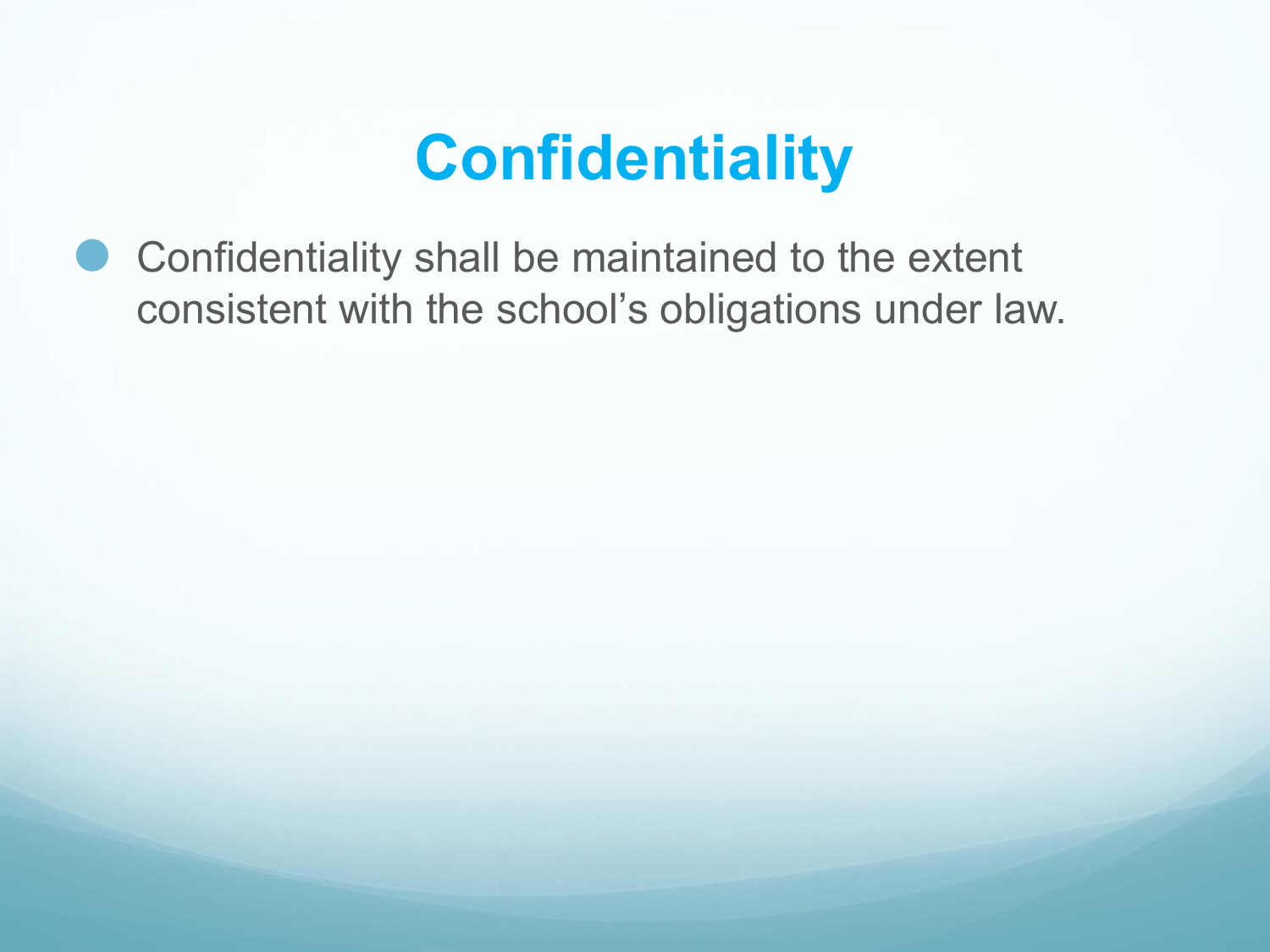#### **Retaliation**

- ⚫ Retaliation against a person who reports bullying, provides information during an investigation of bullying, or witnesses or has reliable information about bullying shall be prohibited.
	- ⚫ If, after investigation, bullying or retaliation is substantiated, the **Principal and/or Program Administrator** will take steps reasonably calculated to prevent recurrence and to ensure that the target is not restricted in participating in school or in benefiting from school activities.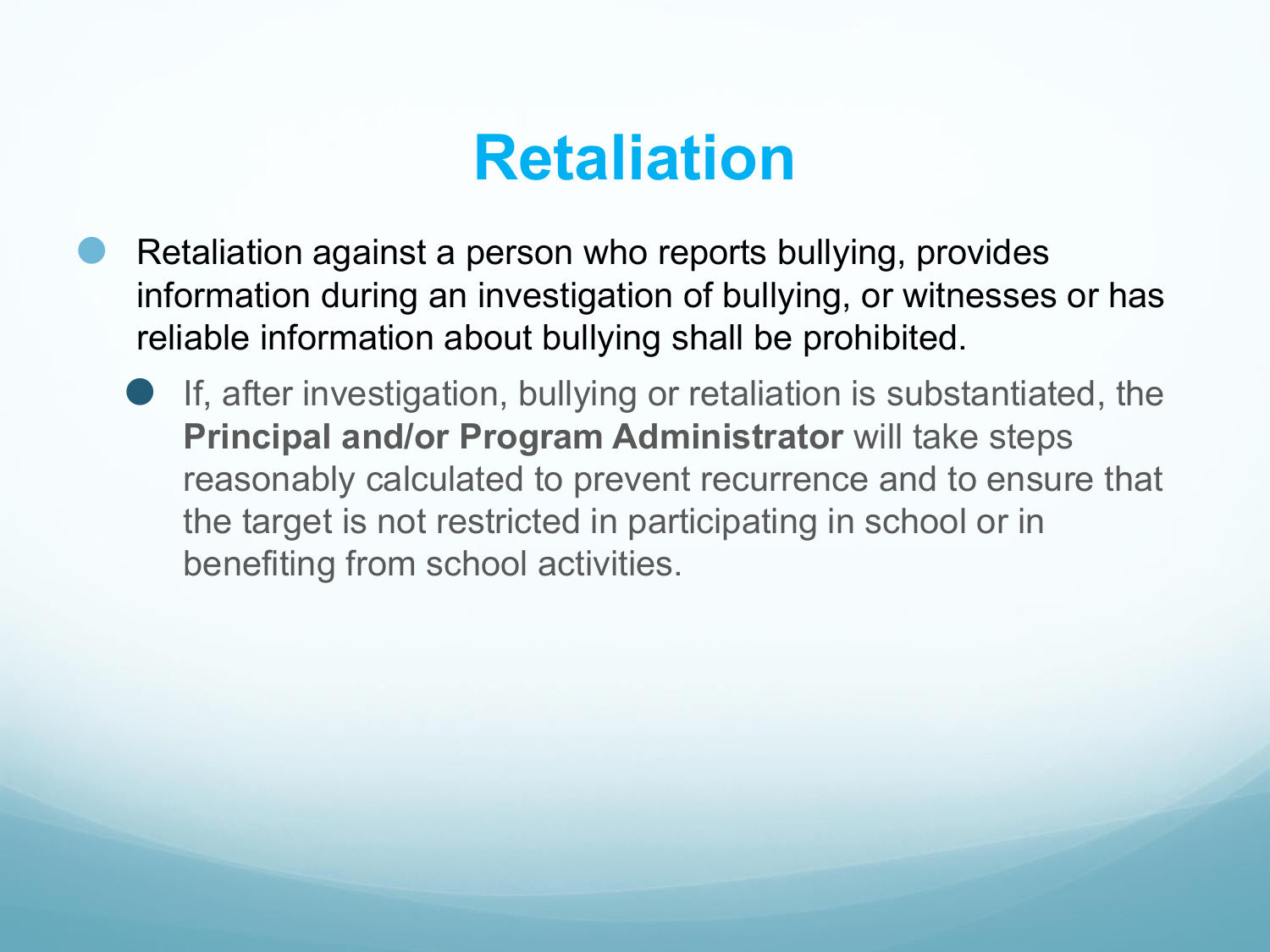#### **Target Assistance**

⚫ CASE Collaborative and/or the host school shall provide counseling or referral to appropriate services, including guidance, academic intervention, and protection to students, both targets and perpetrators, affected by bullying, as necessary.

Responses to promote safety may include, but not be limited to:

- ⚫ creating a personal safety plan;
- ⚫ pre-determining seating arrangements for the target and/or the aggressor in the classroom, at lunch, or on the bus;
- identifying a staff member who will act as a safe person for the target; and altering the aggressor's schedule and access to the target.
- ⚫ The **Principal of host school and Program Administrator from CASE** will take additional steps to promote safety during the course of and after the investigation, as necessary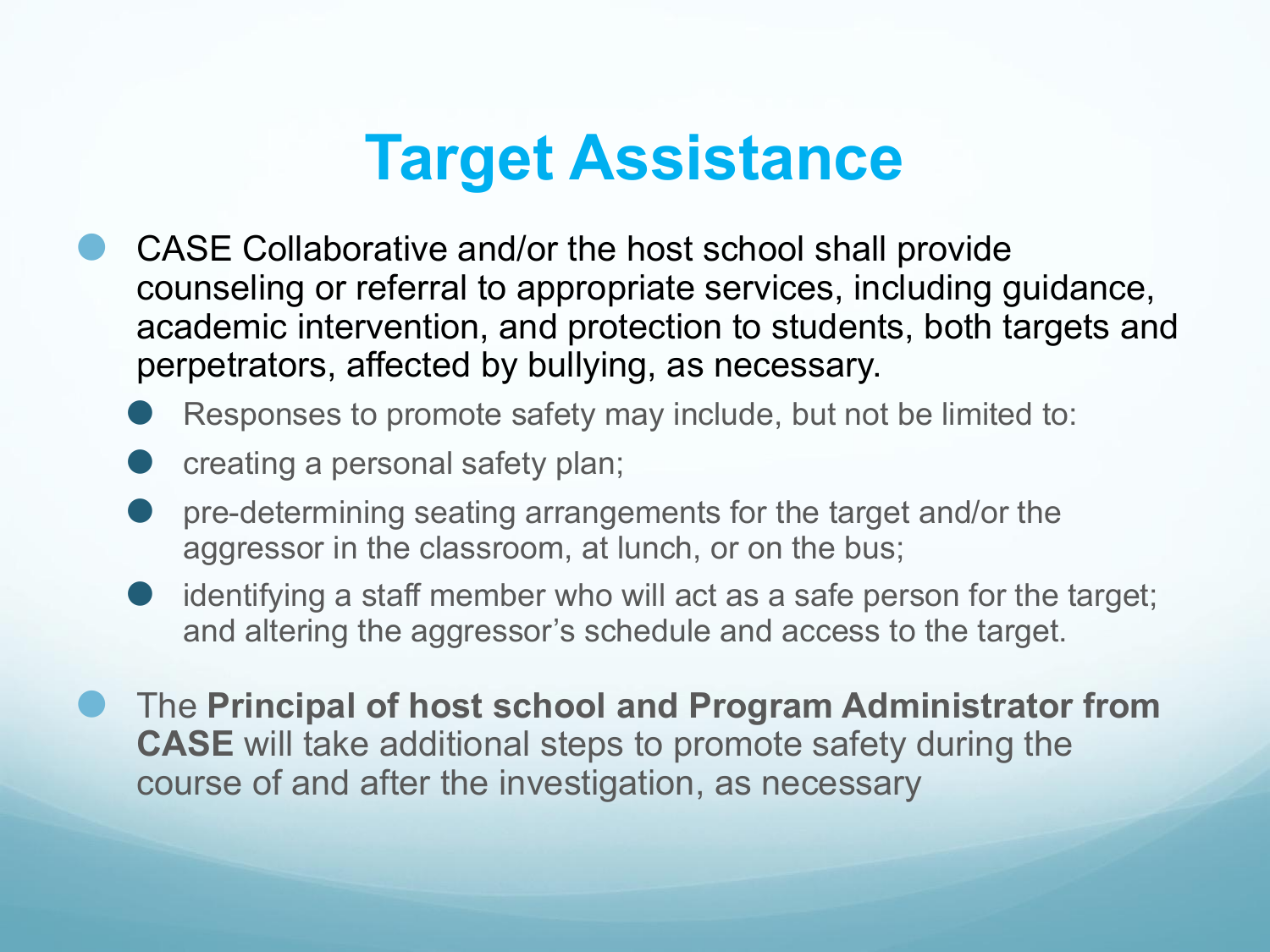## **Students receiving Special Education**

⚫ Whenever the evaluation of the Individualized Education Program (IEP) team indicates that the child has a disability that affects social skills development or that the child is vulnerable to bullying, harassment or teasing because of the child's disability, the Individualized Education Program shall address the skills and proficiencies needed to avoid and respond to bullying, harassment or teasing.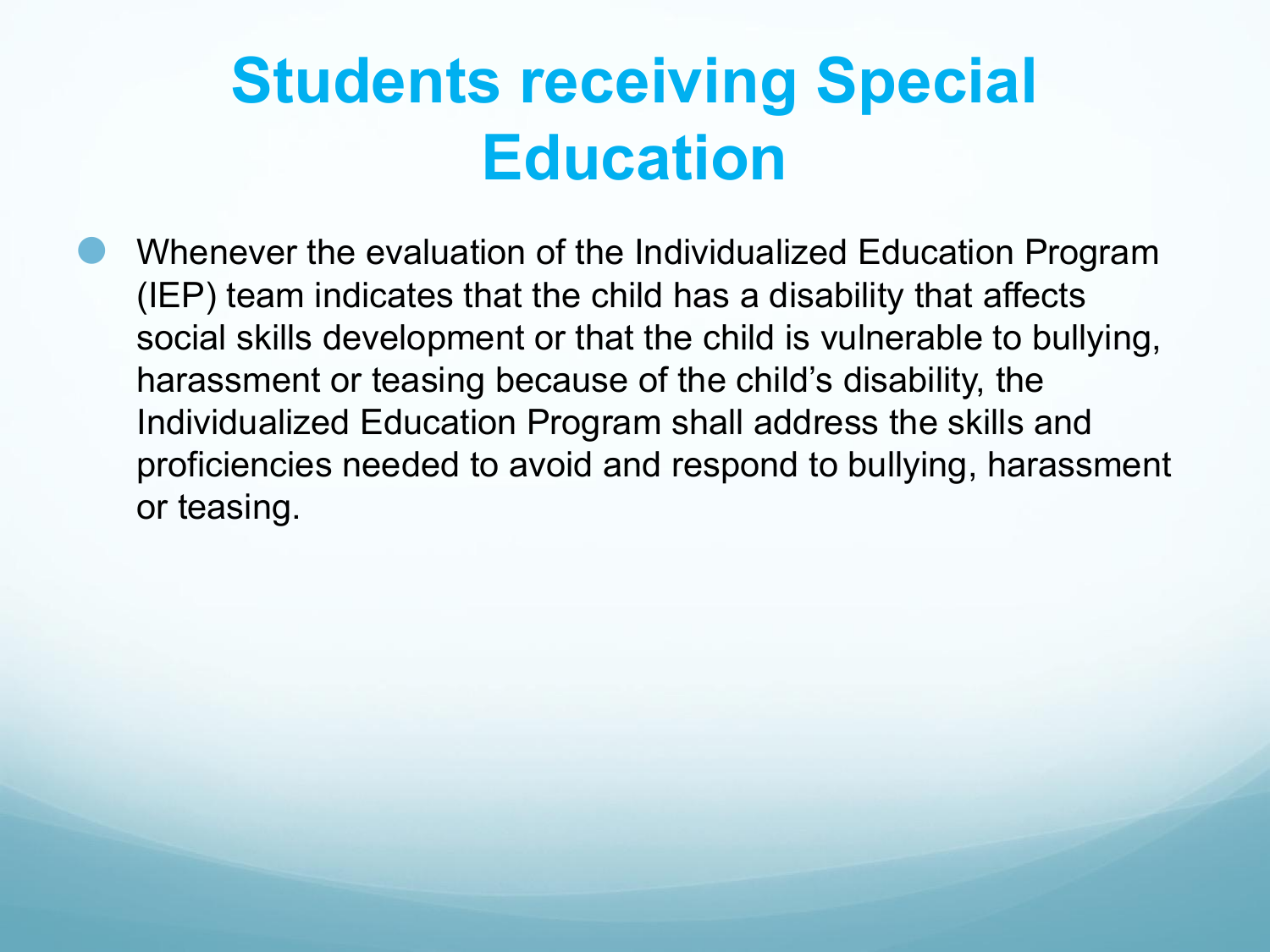#### **Notice to the District Police**

- ⚫ The **Principal and/or Program Administrator** shall notify the Police of all reports of bullying and retaliation when appropriate. Criminal charges may be pursued against the aggressor.
- **Also, if an incident occurs on school grounds and** involves a former student under the age of 21 who is no longer enrolled in school, the **Principal and/or Program Administrator** shall contact the local law enforcement agency if he or she has a reasonable basis to believe that criminal charges may be pursued against the aggressor.